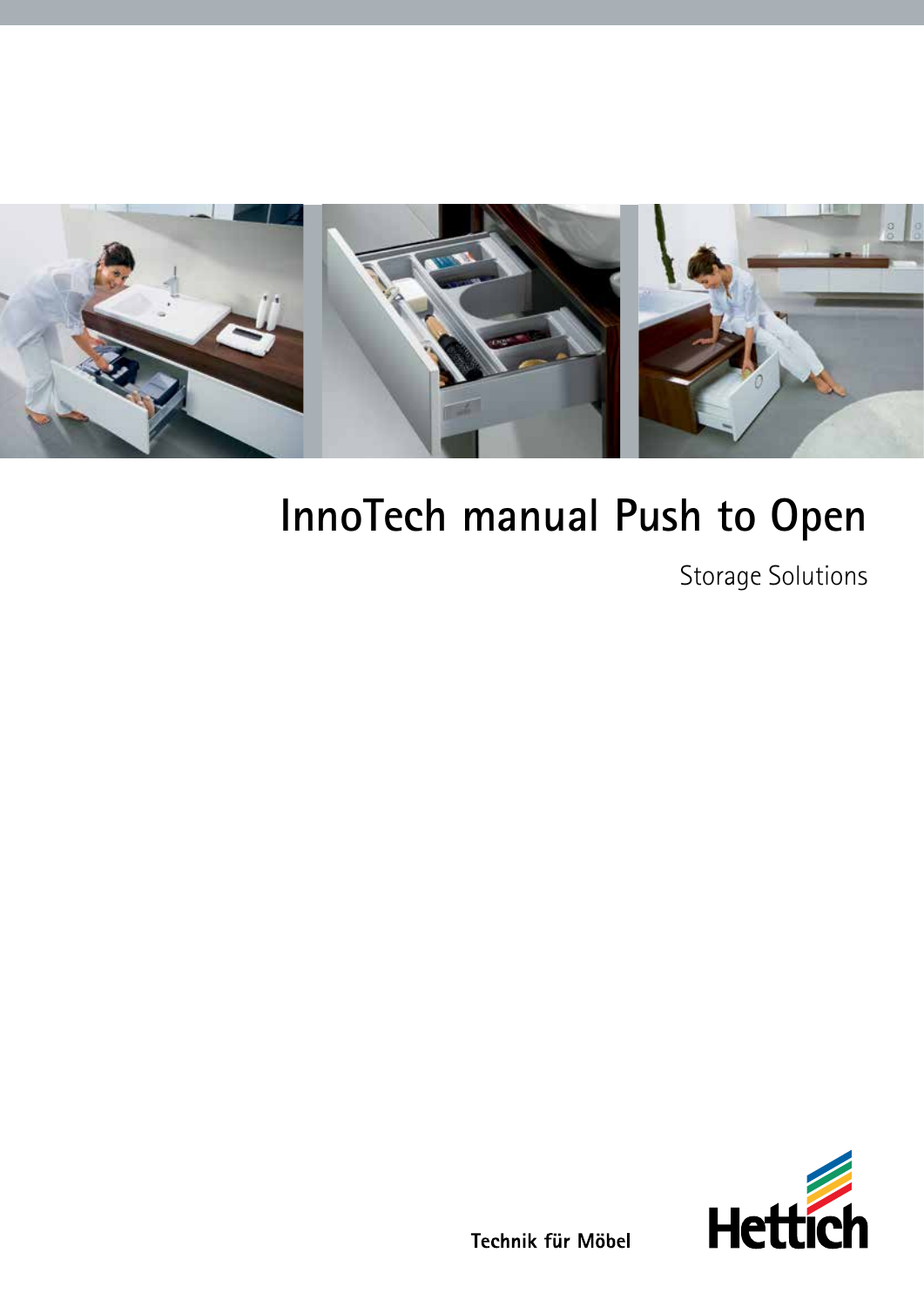#### **Publisher's imprint:**

© Hettich FurnTech GmbH & Co. KG 32602 Vlotho · Germany

We reserve all rights to this catalogue under copyright law. It shall not be permissible to duplicate this catalogue in any form either in whole or in part without our written consent. Subject to technical alterations. Errors and omissions excepted.

Subject to colour variations.

September 2012 **Product Code 9 127 00500**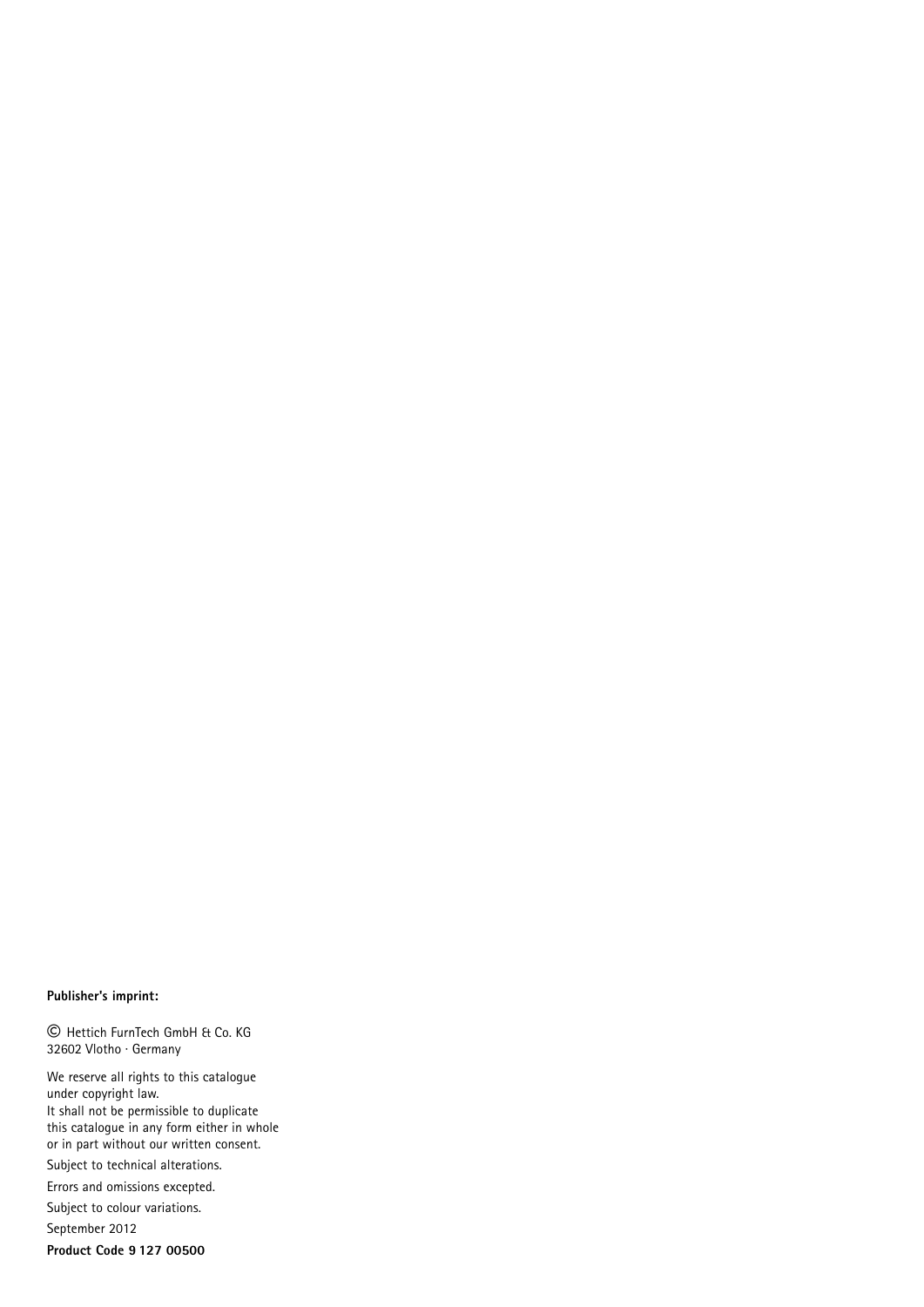# **OrgaTray 100 InnoTech drawer organisation**



- Perfect storage solution for small items
- For nominal length 260 and 300mm
- Cut to size
- Antistatic, easy to clean
- Finish in silver or white

| For cabinet width | Width       | <b>Product code</b> | PU      |  |
|-------------------|-------------|---------------------|---------|--|
| mm                | mm          | silver              | white   |  |
| $295 - 350$       | $195 - 250$ | 9117261             | 9117265 |  |
| $350 - 400$       | $250 - 300$ | 9117262             | 9117266 |  |
| $395 - 450$       | $295 - 350$ | 9117263             | 9117267 |  |
| $445 - 500$       | $345 - 400$ | 9117264             | 9117268 |  |

### **Dimensions for cutting OrgaTray 100 to size**

Trimmed width = inside cabinet width - 68 When using fascia profiles = inside cabinet width - 72 Trimmed depth = nominal length -  $7,7$ 





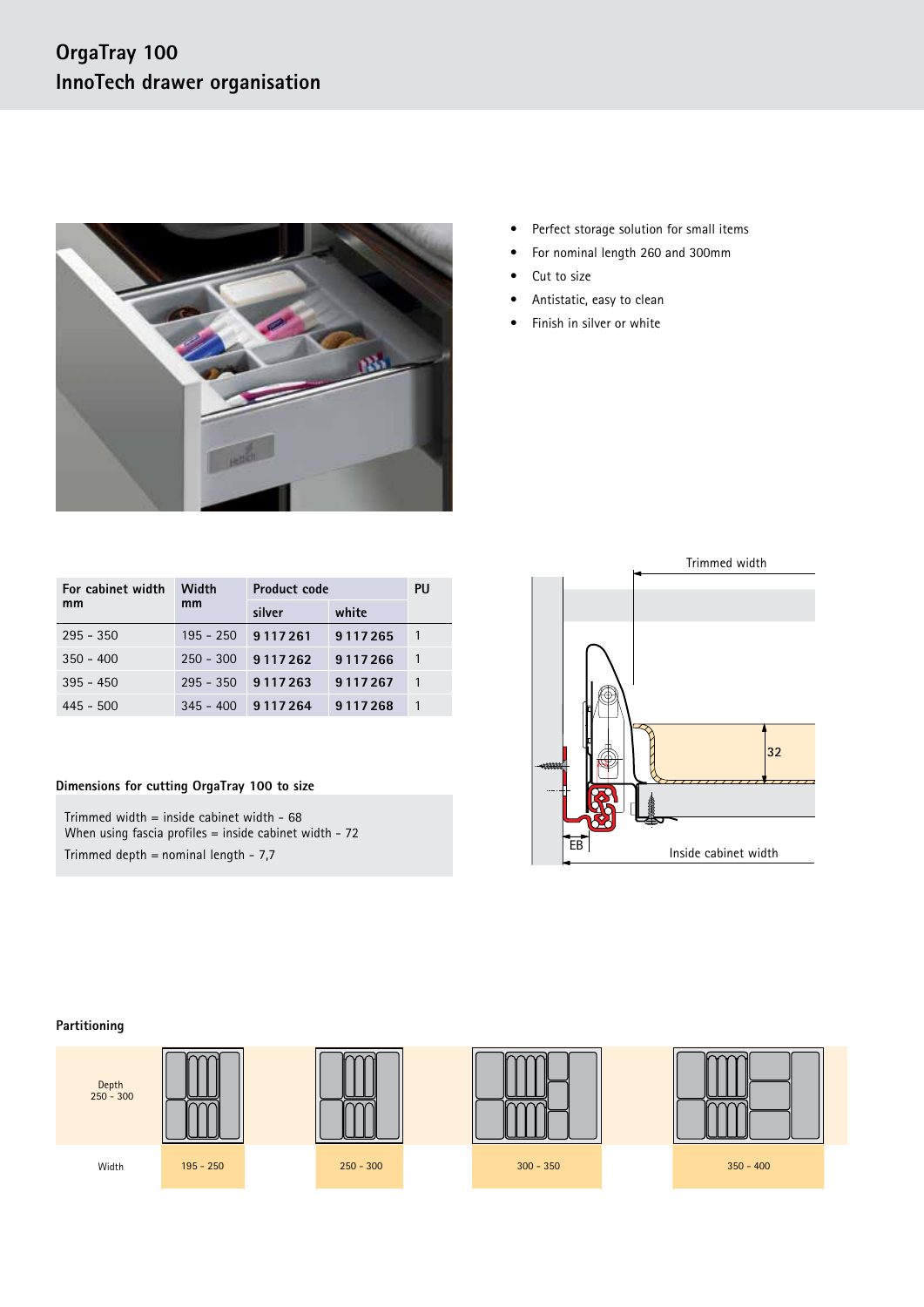

- With U-bend recess thus avoiding waste pipes
- Edging around U-bend recess
- Suitable for cabinet widths starting from 600mm
- For drawers / pull-outs with wooden rear panel, nominal length 420mm
- Antistatic, easy to clean
- Finish in silver or white

| Finish | <b>Product code</b> | PU |
|--------|---------------------|----|
| silver | 9117269             |    |
| white  | 9117270             |    |

## **Dimensions for cutting OrgaTray 200 to size**

Trimmed depth = nominal length -  $6$ 





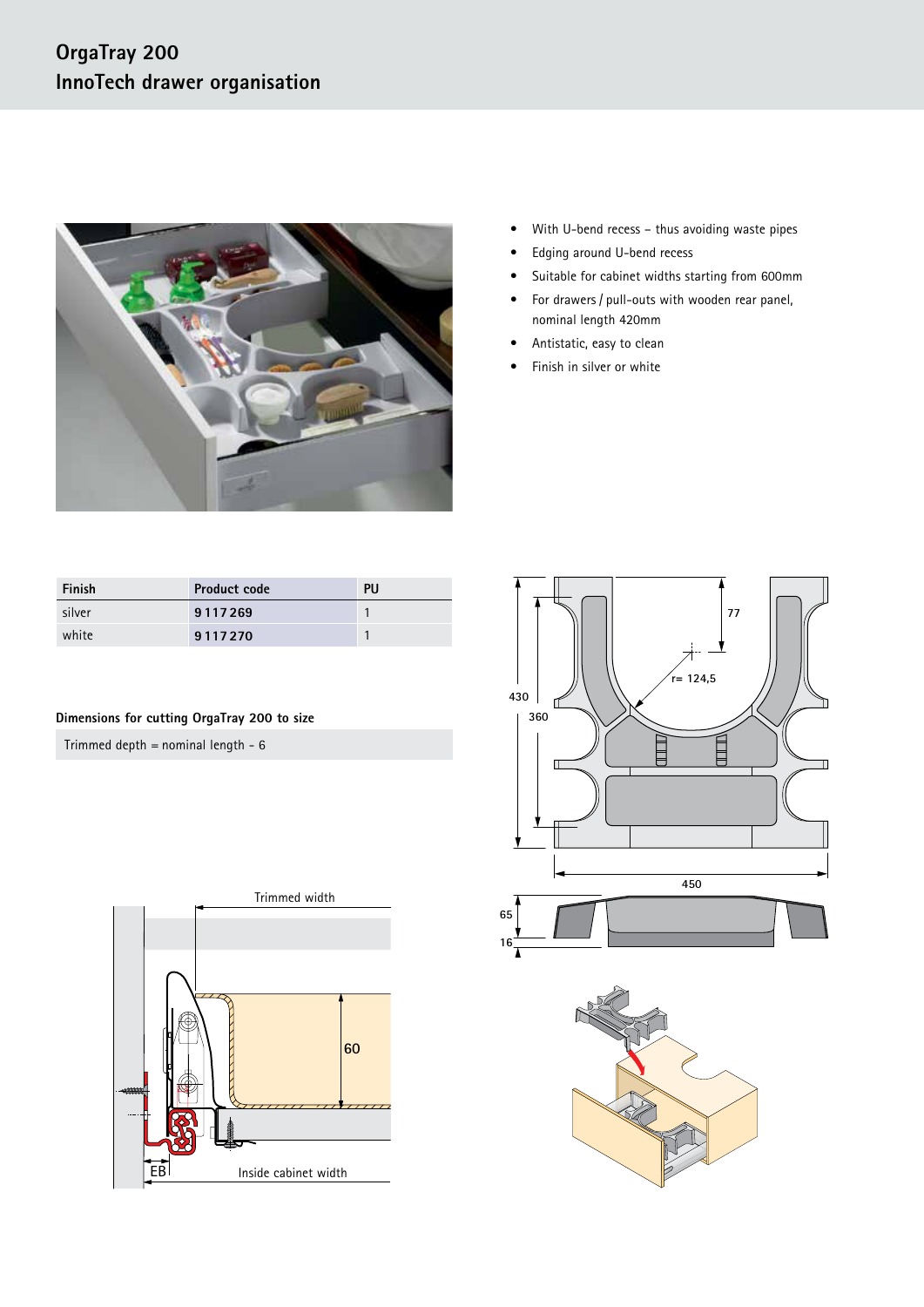

- With U-bend recess thus avoiding waste pipes
- Edging around U-bend recess
- Suitable for cabinet widths starting from 600mm
- For drawers / pull-outs with wooden rear panel, nominal length 260, 300 and 350mm
- Set includes 2 variable dividers
- Antistatic, easy to clean
- Finish in silver or white

| Finish | <b>Product Code</b> | PU |
|--------|---------------------|----|
| silver | 9117281             |    |
| white  | 9 1 1 7 2 8 2       |    |

#### **Dimensions for cutting OrgaTray 300 to size**

Trimmed width = inside cabinet width - 53 When using fascia profiles = inside cabinet width - 57 Trimmed depth = nominal length -  $6$ 



**\*** Dividers can be used (2 pcs included in set)



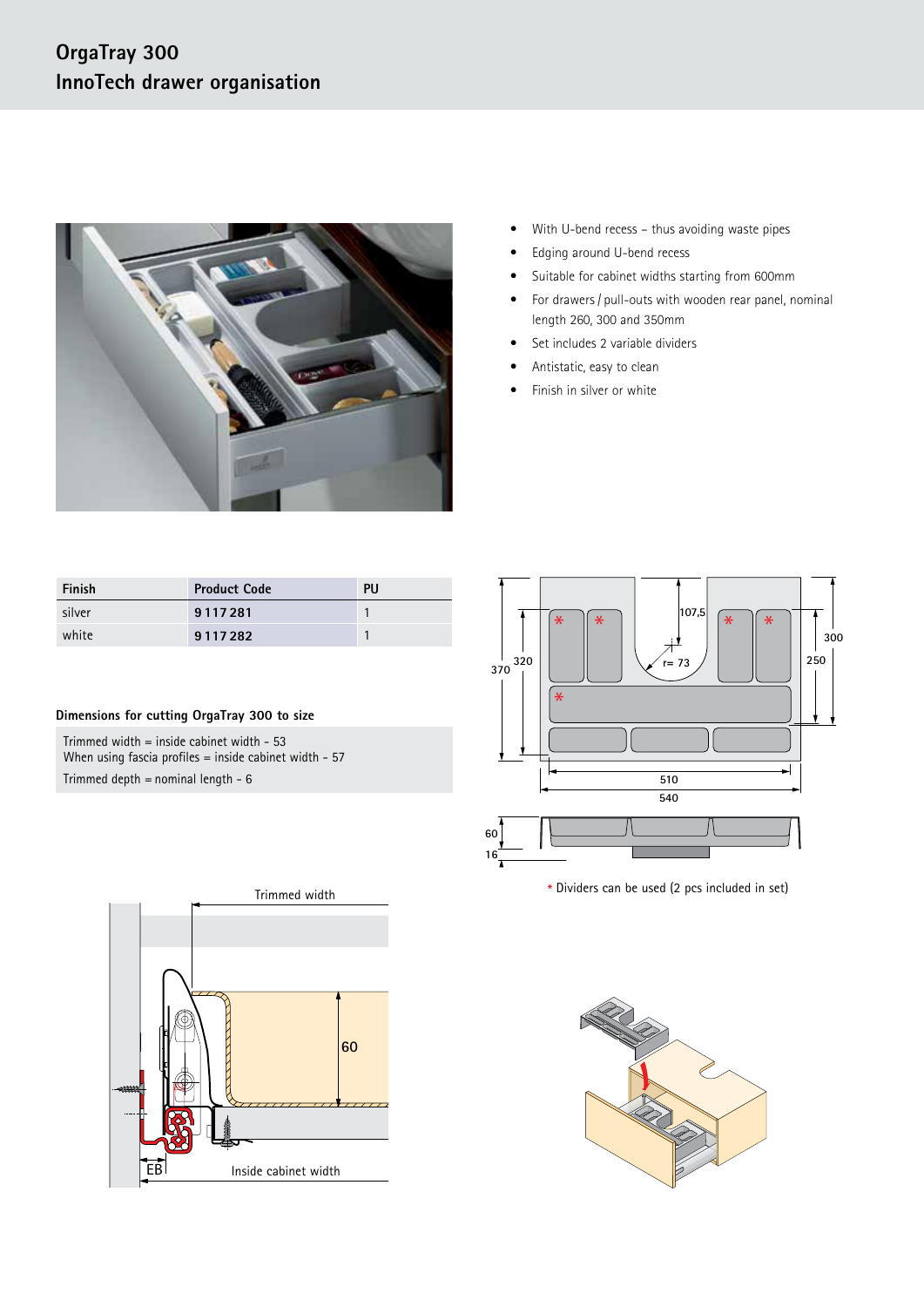

- **• Slide-on assembly** simply place the drawer on the runners and push home
- Push to open a nudge is all it takes to open the drawer
- The integrated roll-out prevention stops accidental opening
- Perfect vertical and lateral stability. The robust, resilient tracks ensure optimal slide action through precision-guided steel balls
- Maintenance-free through self-cleaning ball tracks

| <b>Nominal</b><br>length mm | Min. cabinet depth mm |                 | Hole spacing<br>mm <sub>b1</sub> | <b>Product code</b> |         | <b>PU</b> |
|-----------------------------|-----------------------|-----------------|----------------------------------|---------------------|---------|-----------|
|                             | <b>Drawer</b>         | Internal drawer |                                  | left                | right   |           |
| 260                         | 305                   | 314             | 160                              | 9116754             | 9116775 | 20 sets   |
| 300                         | 315                   | 324             | 160                              | 9117490             | 9117501 | 20 sets   |
| 350                         | 365                   | 374             | 160                              | 9117473             | 9117474 | 20 sets   |
| 420                         | 435                   | 444             | 224                              | 9116789             | 9116790 | 20 sets   |
| 470                         | 485                   | 494             | 256                              | 9115820             | 9115821 | 20 sets   |
| 520                         | 535                   | 544             | 256                              | 9117871             | 9117872 | 20 sets   |

#### **Drawer**



## **Internal drawer**





of 4mm between front panels.

 $\bullet$  = Minimum number of screw-fixing positions



| <b>Material thickness</b>      | 16   |
|--------------------------------|------|
| Quadro installation width (EB) | 12.5 |
| Dimension A                    | 23   |
|                                |      |

| <b>Finish</b> | <b>Dimensions</b><br>mm  | Order no. | PU  |
|---------------|--------------------------|-----------|-----|
|               | $\varnothing$ 6.3 x 10.5 | 0051264   | 200 |
|               | $\varnothing$ 6.3 x 14   | 0051265   | 200 |
|               | $\varnothing$ 4.0 x 16   | 0010085   | 200 |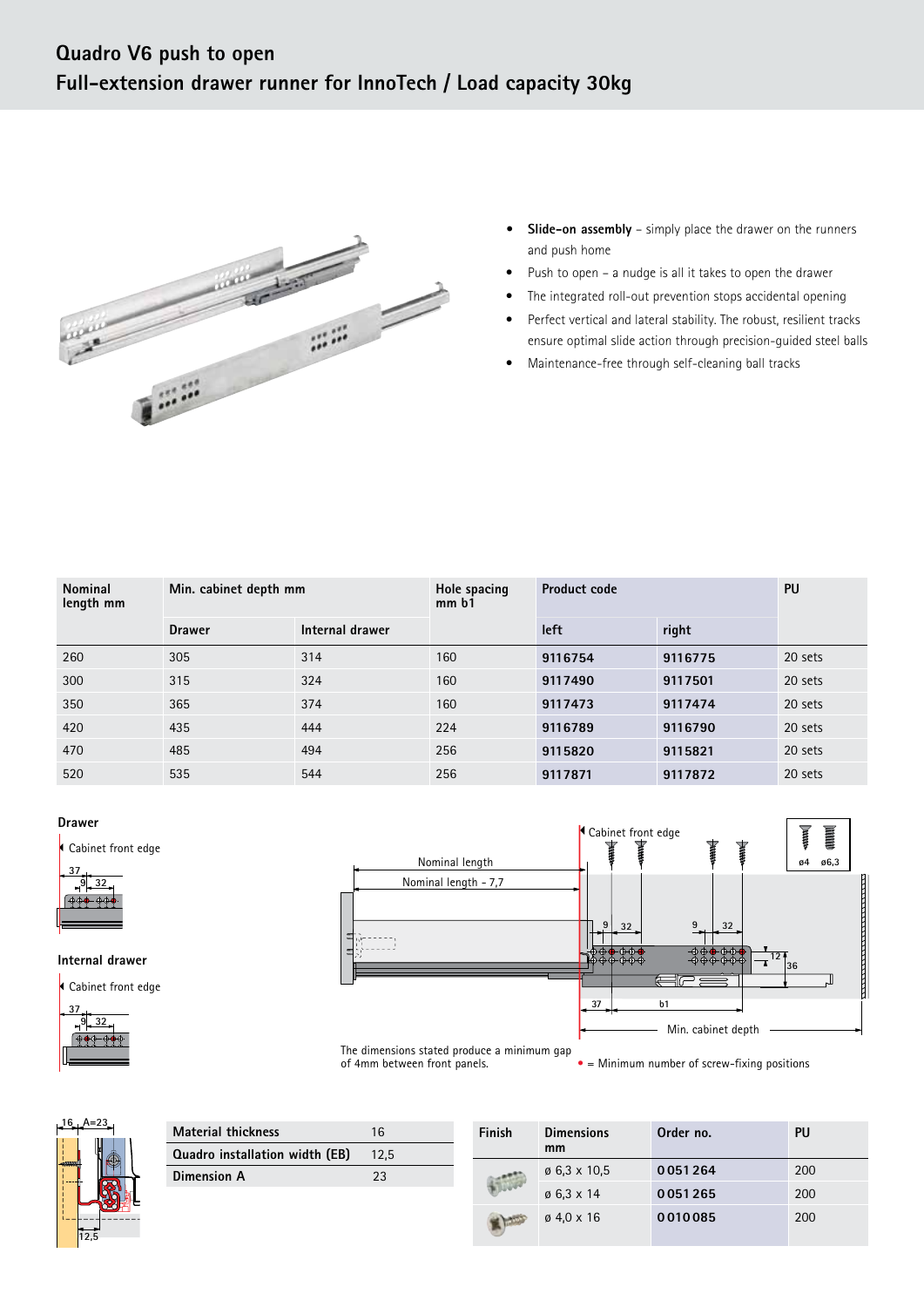# Full-extension drawer runner for InnoTech / Load capacity 50kg **Quadro V6� -- push to open Quadro V6� -- push to open**



- Push-to-open – a nudge is all it takes to open the drawer • Push-to-open – a nudge is all it takes to open the drawer
- unintentional opening unintentional opening • The integrated self-closing mechanism prevents • The integrated self-closing mechanism prevents
- provide the steel balls with optimum guidance: provide the steel balls with optimum guidance: for precision-guided runner action for precision-guided runner action • Perfect vertical and lateral stability. The robust, resilient tracks • Perfect vertical and lateral stability. The robust, resilient tracks
- Maintenance-free through self-cleaning ball tracks • Maintenance-free through self-cleaning ball tracks

| Material          | <b>Product Code</b> |         |         | PU set | PU each |
|-------------------|---------------------|---------|---------|--------|---------|
|                   | <b>Set</b>          | Left    | Right   |        |         |
| Quadro V6+ 40/300 | 9124988             |         |         |        |         |
| Quadro V6+ 40/350 | 9124989             |         |         | 1      |         |
| Quadro V6+ 50/420 | 9124990             |         |         | 1      |         |
| Quadro V6+ 50/470 |                     | 9117366 | 9117367 |        | 16      |
| Quadro V6+ 50/520 |                     | 9125209 | 9125210 |        | 16      |
| Quadro V6+ 50/620 | 9125073             |         |         |        |         |

Number of fixing screws Number of fixing screws depends on total weight, depends on total weight, type of screw and quality of type of screw and quality of cabinet material. cabinet material.



**Drawer / pot-and-pan drawer Drawer / pot-and-pan drawer**



Stated dimensions are based Stated dimensions are based on a 4 mm gap between on a 4 mm gap between front panels. front panels.



| <b>Material thickness</b>      | 16   |
|--------------------------------|------|
| Quadro installation width (EB) | 12.5 |
| Dimension A                    | 23   |

| Finish | <b>Dimensions</b><br>mm  | Order no. | PU  |
|--------|--------------------------|-----------|-----|
|        | $\varnothing$ 6.3 x 10.5 | 0051264   | 200 |
|        | $\varnothing$ 6.3 x 14   | 0051265   | 200 |
|        | $\varnothing$ 4,0 x 16   | 0010085   | 200 |